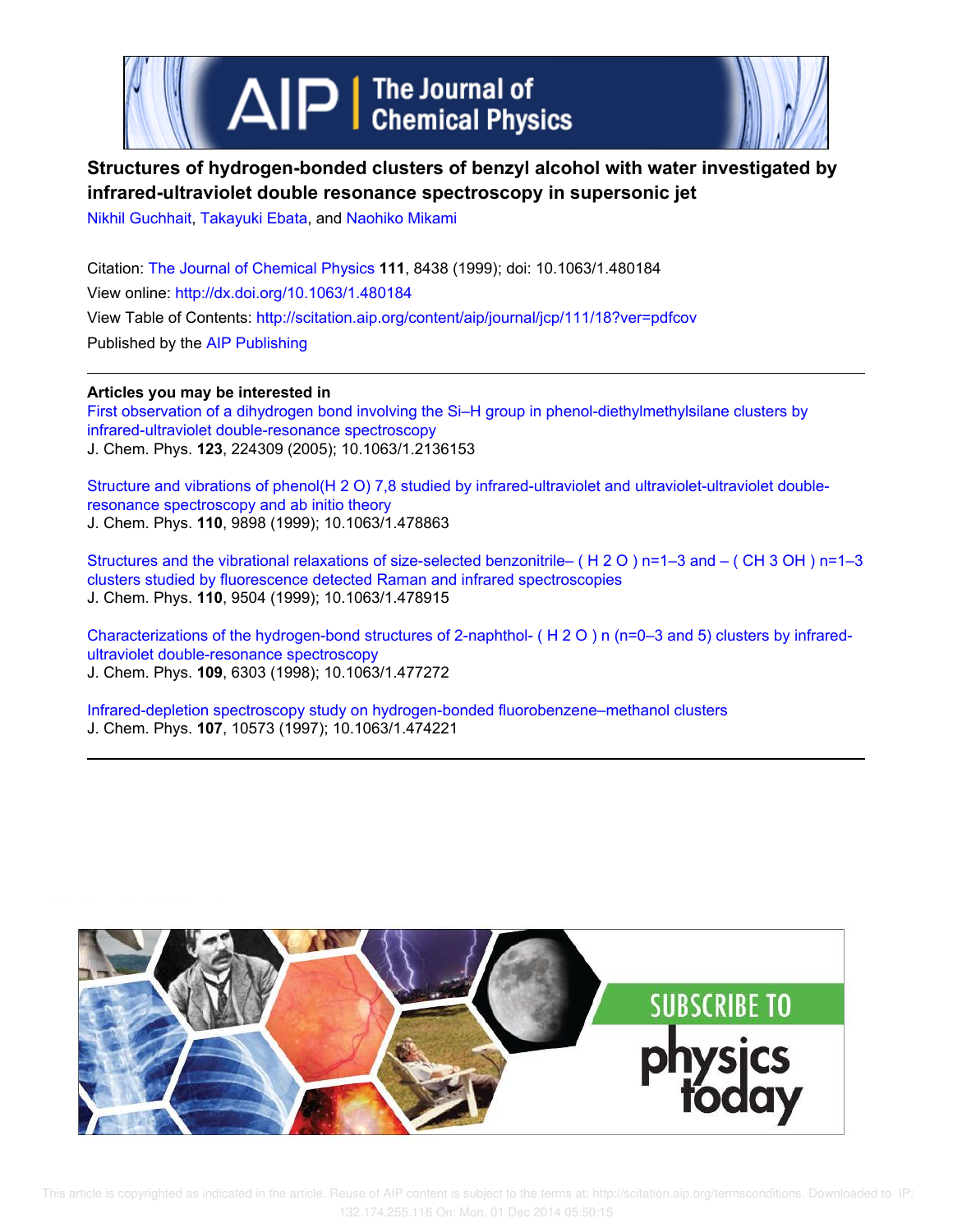## **Structures of hydrogen-bonded clusters of benzyl alcohol with water investigated by infrared-ultraviolet double resonance spectroscopy in supersonic jet**

Nikhil Guchhait, Takayuki Ebata,<sup>a),b)</sup> and Naohiko Mikami<sup>a)</sup> *Department of Chemistry, Graduate School of Science, Tohoku University, Sendai 980-8578, Japan*

(Received 5 April 1999; accepted 16 August 1999)

The structures of the benzyl alcohol and its hydrogen-bonded clusters with water have been investigated by infrared-ultraviolet double resonance vibrational spectroscopy along with *ab initio* molecular-orbital calculations. Characteristic shifts of the OH stretching vibrations of the benzyl alcohol site as well as the water sites were found, which are quite useful to determine the cluster structures. For bare benzyl alcohol, a planar conformer having no intramolecular hydrogen bond is dominant in the jet. On the other hand, the dominant species becomes a *gauche*-type conformer in the benzyl alcohol– $(H_2O)_n$  ( $n=1-4$ ) hydrogen-bonded clusters. In these clusters, the  $\pi$ -hydrogen bond between the phenyl plane and the OH group of the water cluster site is possible. Detailed intermolecular hydrogen bonding structures are discussed by comparing the observed spectra with the simulated spectra obtained by *ab initio* calculations. © *1999 American Institute of Physics.*  $[$ S0021-9606(99)01142-3]

## **I. INTRODUCTION**

Molecular clusters are fascinating systems in the sense that they provide microscopic models for molecular level understanding of the photophysical and chemical properties of condensed phases. $1-3$  Especially, hydrogen-bonded clusters are of special interest as their binding nature is inherently related to acidity, basicity, proton (hydrogen) transfer, and many other phenomena. Studies on the structure of the clusters involving water may be most important to reveal the microscopic properties of aqueous solutions and biological environments. Many properties of water arise from its special ability to form large hydrogen-bond networks in which individual molecule acts simultaneously as a hydrogen donor and an acceptor.

Recent spectroscopic studies on the gas phase clusters involving water molecules have brought a new insight in our understanding of the structures, energetics, and dynamics of their hydrogen bond networks. Rotational and vibrational spectroscopic measurements in microwave, $4-7$  near-infrared, $8$ and far-infrared $^{9-13}$  regions are quite useful for the characterization of their geometrical structures and the tunneling dynamics of hydrogen atom $(s)$ . It has been well established that the water dimer has a linear *trans* structure, while recent studies on the water trimer, tetramer, and pentamer by terahertz laser vibration-rotation tunneling spectroscopy proposed that these clusters have quasiplanar monocyclic ring structures, whereas the water hexamer has a cage structure.<sup> $14-17$ </sup> In general, the smaller size clusters favor simple cyclic structures, while the larger ones prefer threedimensional icelike structures. Numerous theoretical studies employing *ab initio* quantum chemical calculations and dynamical simulations have been done to elucidate the nature of water clusters.18–26 However, several possible structures are often obtained as low lying conformers, and their relative energies sensitively differ for different basis sets, leading to the ambiguity to determine which structure is actually observed experimentally.

Up to now, various spectroscopic methods have been applied to reveal the structures and dynamics of the hydrogen-bonded clusters of aromatic compounds.27–37 Among many spectroscopic works, vibrational spectroscopy of the OH stretching vibration is particularly important to analyze their structures, because the OH stretching vibration is a sensitive probe of the hydrogen-bond structure. Vibrational spectroscopy of the OH stretching vibrations for the size-selected clusters has become possible by using IR-UV double resonance spectroscopy. Our group used this spectroscopy to observe of the OH stretching vibrations of sizeselected hydrogen bonded clusters of phenol, 2-naphthol, and tropolone. $38-41$  It was found that in these clusters water molecules easily form hydrogen-bonded networks involving the OH group of the aromatic molecules. It was shown that small size clusters exhibit a planar ring type structure while larger size clusters tend to form three-dimensional icelike structure. Zwier's group also observed the similar size dependence of the structure of water cluster in the benzene– $(H_2O)_n$ system.42–45

In this paper, we report our investigation of the structures of benzyl alcohol $-(H_2O)_n$ . The interesting point in this system is that the bare molecule has an ability of forming intramolecular hydrogen bond between alcoholic OH and the  $\pi$ -electrons of the phenyl ring. Benzyl alcohol (BzA) is of particular interest in its versatile synthetic utility and in its role in the natural products. $46-49$  Since BzA is known to be a flexible molecule, many conformers are possible associated with the rotation of the C–C bond as described below. One

 This article is copyrighted as indicated in the article. Reuse of AIP content is subject to the terms at: http://scitation.aip.org/termsconditions. Downloaded to IP: 132.174.255.116 On: Mon, 01 Dec 2014 05:50:15

b)Electronic mail: ebata@qclhp.chem.tohoku.ac.jp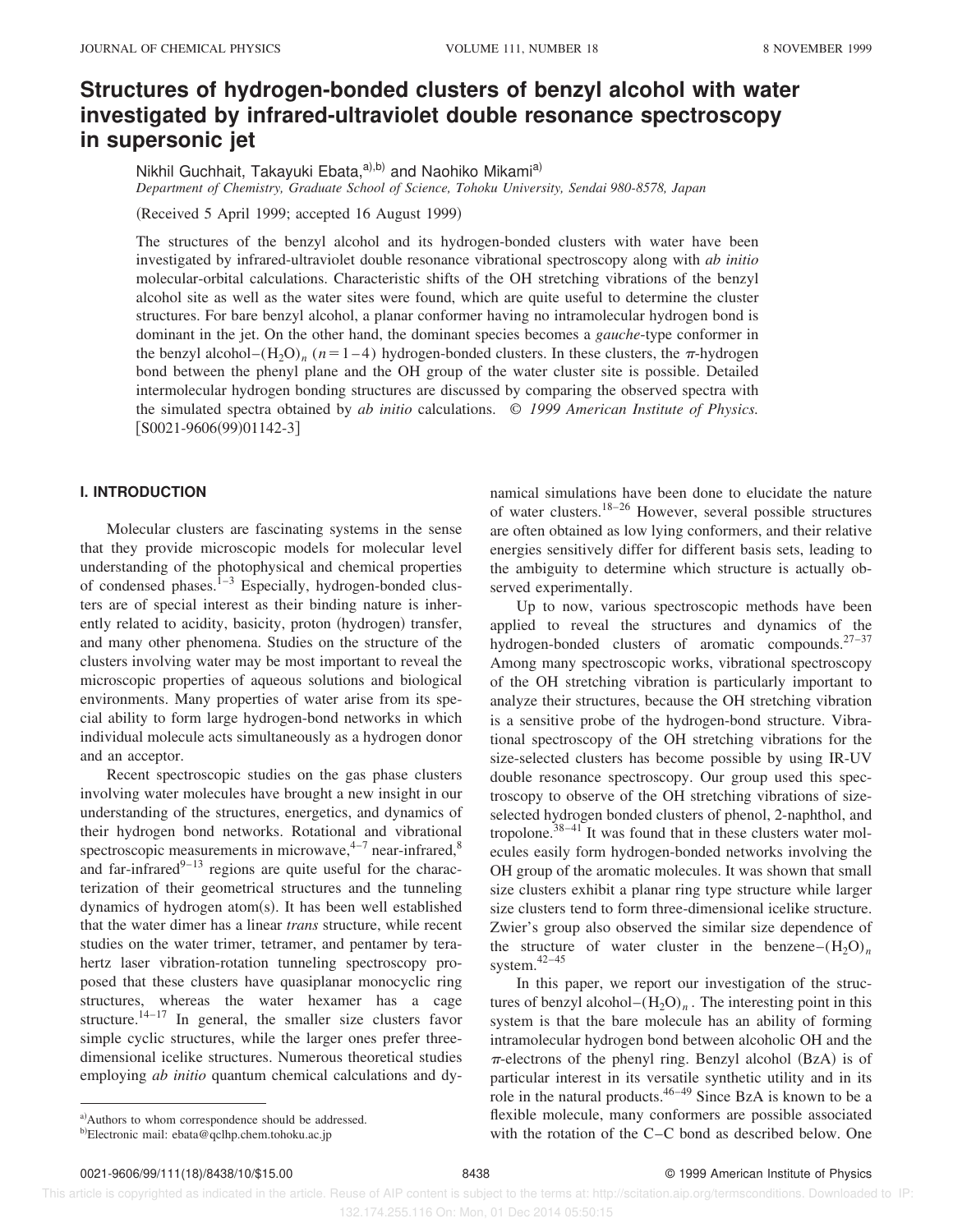of our goals of the present spectroscopic investigation is to solve the longstanding structural ambiguity for BzA. In our previous paper, we reported the observation of the OH stretching vibrations of BzA and its homologs by  $infrared(IR)$ -ultraviolet $(UV)$  double resonance spectroscopy in supersonic jets. $50$  For bare BzA, we found two isomers whose OH stretching vibrational frequencies are different with each other. We assigned one of the two species to the planar conformer and the other to the *gauche* conformer, and reported that the planar conformer is dominant in the jetcooled condition.

In this study, we extend the work to the determination of the structures of  $BzA-(H_2O)<sub>n</sub>$  hydrogen-bonded clusters. We applied the IR-UV double resonance spectroscopy to observe the IR spectra of size-specified  $BzA-(H_2O)_n$ . The IR spectra of the OH stretching bands of not only the BzA site but also of the water site were measured. In parallel with the spectroscopic measurements, we have carried out *ab initio* calculations to predict the structures of the clusters. By comparing the observed spectrum with the simulated ones for the energy-optimized conformers, we determined the most probable structure which reproduce the observed IR spectrum. It was found that though the dominant conformer is the planar form in the monomer, the *gauche* conformer becomes dominant in the  $BzA-(H_2O)_n$  clusters.

## **II. EXPERIMENT**

The details of the experimental setup were described elsewhere.<sup>50</sup> The jet-cooled molecules were generated by a supersonic expansion of a gaseous mixture of the sample heated at 330 K and helium into vacuum through a pulsed nozzle. For the measurement of the laser induced fluorescence (LIF) spectra, the jet-cooled molecules were excited with the UV light generated by a second harmonic of a XeCl excimer laser pumped dye laser (Lambda Physik LPX 100 FL 2002). The total fluorescence was detected by a photomultiplier tube (Hamamatsu Photonics IP 28). The output signal was processed by a boxcar integrator  $(PAR 4420)$  controlled by a personal computer.

IR-UV double resonance spectroscopy with fluorescence detection, so called fluorescence detected infrared (FDIR) spectroscopy, for the jet-cooled molecules utilizes the population labeling technique to measure the IR spectrum of selectively chosen species with the UV laser light. The ground state population of a particular species in the jet was monitored by the  $S_1 - S_0$  fluorescence intensity with the UV light. A tunable IR pulse was introduced at  $\sim$  50 ns prior to the UV pulse. When the IR frequency is resonant with the vibrational transition of the species, the ground state population is reduced, resulting in a depletion of the fluorescence signal. Thus, by scanning the IR wavelength while monitoring the fluorescence signal, the fluorescence-dip spectrum, that is, the fluorescence detected IR spectrum (FDIRS), is obtained. The tunable IR light was generated with a  $LiNbO<sub>3</sub>$  crystal by a difference frequency mixing between a part of the second harmonic of a Nd:YAG laser (Quanta Ray GCR 230) and the output of the Nd:YAG laser pumped dye laser (Continuum ND-6000). The angle of the crystal was controlled by an autotracking system (Inrad autotracker III). The tunable IR output passed through a CaF<sub>2</sub> Brewster-angle window and filters to eliminate the visible laser light. The UV and IR beams were introduced into the vacuum chamber in a counter propagating manner and were focused by lenses (*f*  $=$  250 mm for IR and  $f = 500$  mm for UV) on the supersonic jet. Fluorescence was detected by a photomultiplier tube and the photocurrent was processed by the same boxcar integrator described above.

Benzyl alcohol was purchased from Aldrich Chemical Co. and was used without further purification. *Ab initio* molecular orbital calculations for obtaining stable conformers of  $BzA-(H<sub>2</sub>O)<sub>n</sub>$  were done with the GAUSSIAN 94 program at the HF/6-31G and HF/6-31G( $d$ , $p$ ) levels.<sup>51</sup> Calculated parameters are presented in the discussion section of this paper as a tabulated form. The determinations of the cluster structures were carried out by comparing the observed spectra with those of the simulated ones for the energy-optimized structure.

#### **III. RESULTS AND DISCUSSION**

## **A. Bare benzyl alcohol**

The conformational discrimination of the flexible molecule, such as rotamers of BzA, has been a long-standing problem. From many IR spectroscopic studies on a series of aryl alcohols (benzyl alcohol homologs) at room temperature, it is well established that the gauche conformer, that is the hydrogen-bonded conformer having a lower OH stretching frequency dominates the planar one, that is the nonhydrogen-bonded conformer having a higher OH stretching frequency.52–54 *Ab initio* calculations of benzyl alcohol suggested that both the planar and the gauche forms are stable conformers.<sup>55</sup> However, empirical molecular force field calculations predicted only the planar form as the energy minimum conformer.<sup>56</sup> Very recently, Bernstein's group reported the mass-resolved resonance enhanced multiphoton ionization (REMPI) spectroscopic study of jet cooled BzA (Ref. 57) and emphasized that only the perpendicular conformer exists in the jet.

In our previous paper, we investigated the conformational discrimination of BzA by IR-UV double resonance spectroscopy.<sup>50</sup> Figure 1 shows the LIF spectra of (a) BzA, and (b)  $BzA-(H<sub>2</sub>O)<sub>n=1-4</sub>$  hydrogen-bonded clusters in supersonic jets. The observed LIF spectrum of the bare molecule is very similar to the spectrum obtained by Bernstein's group.<sup>57</sup> However, we observed a new band *B* at 46 cm<sup>-1</sup> lower frequency side of the strongest band *A* at 37 527 cm<sup>-1</sup>. We confirmed that both bands *A* and *B* belong to bare BzA by measuring the mass-resolved REMPI spectrum, and then we measured the FDIR spectra by monitoring those bands. $50$ Figure 2 shows the FDIR spectra obtained by monitoring the bands *A* and *B*, respectively, and corresponding structures of BzA obtained by *ab initio* calculation at the HF/6-31G level. As seen in the figure, the frequency of the OH stretch band for band *A* is 3650 cm<sup>-1</sup>, and that for band *B* is 3585 cm<sup>-1</sup>. The IR spectra observed by monitoring the bands marked by asterisks in Fig.  $1(a)$  exhibit the OH band at the same frequency of 3650 cm<sup>-1</sup>.<sup>50</sup> Thus, they originate from the same conformer, and the intense band  $\overrightarrow{A}$  at 37.527 cm<sup>-1</sup> is their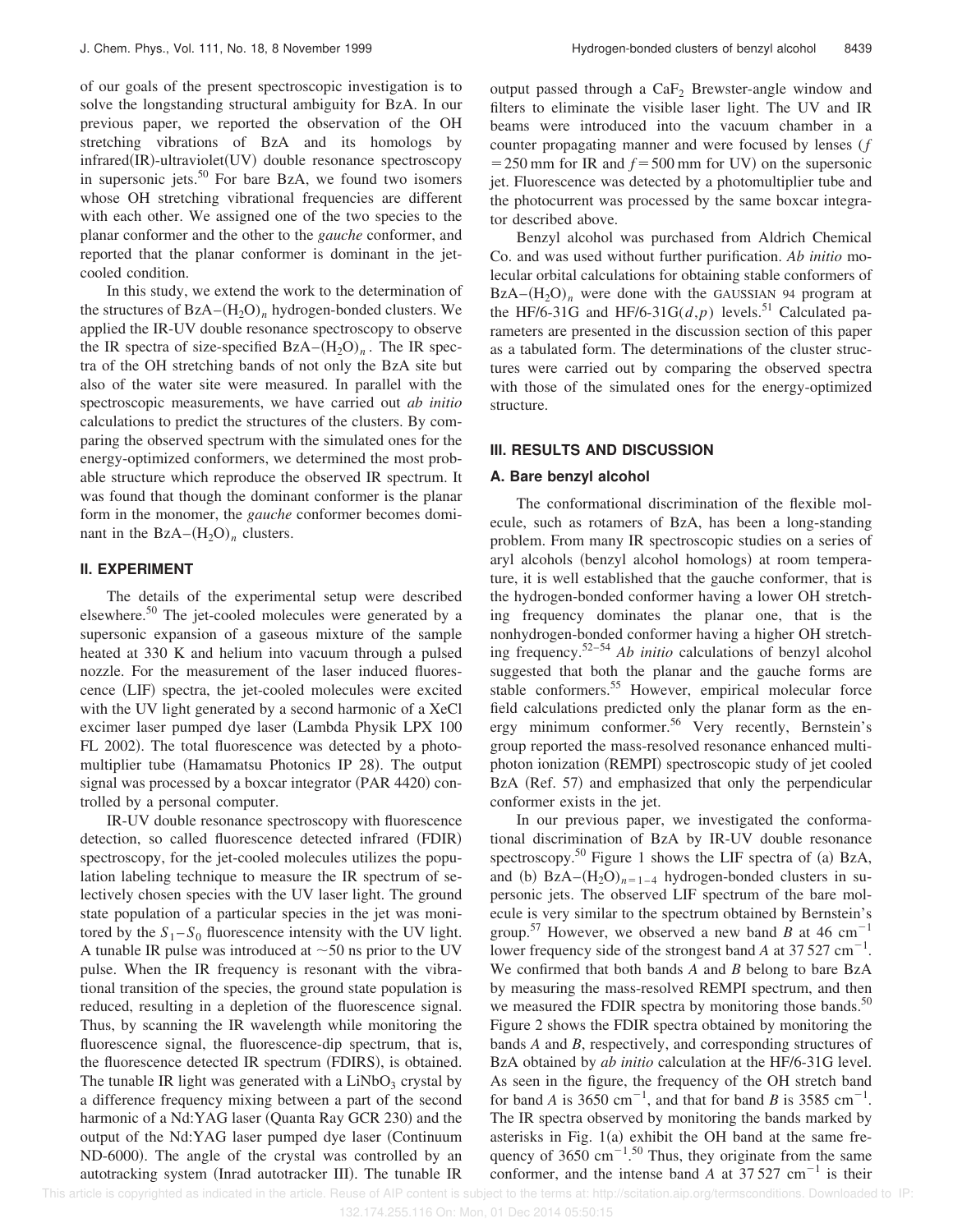FIG. 1. Laser induced fluorescence (LIF) spectra of jet-cooled benzyl alcohol (BzA) and its clusters in the band origin region of the  $S_1 - S_0$  transition. (a) BzA with low water vapor pressure and (b) with higher water vapor pressure. The bands marked by asterisks belong to the same conformer of  $\frac{1}{2}$  band *A* at 37 527 cm<sup>-1</sup>.

band origin, while the band *B* belongs to the different conformer. The observed IR frequencies are listed in Table I.

As shown in Fig. 2, Conformer I is the ''planar'' conformer whose alcoholic OH group is pointing to the opposite direction of the phenyl ring, and it has no chance to form intramolecular hydrogen bonding. On the other hand, Conformer II is the ''*gauche*'' form, which has a possibility of the intramolecular hydrogen bond between the alcoholic OH group and  $\pi$ -electrons of phenyl plane. Since the intramoleculer hydrogen bond reduces the alcoholic OH stretching vibrational frequency, we concluded that the species associated with band *B* corresponds to the ''*gauche*'' conformer, and the dominant species associated with band A to the nonhydrogen-bonded ''planar'' conformer.

#### **B. Benzyl alcohol–** $(H_2O)$

The LIF spectrum of  $BzA-(H_2O)_n$  is shown in Fig. 1(b). The assignments of the bands with respect to the sizes are given by Li *et al.*<sup>47</sup> The bands at  $+55$  and  $+78$  cm<sup>-1</sup> higher frequency side of band A of bare BzA are associated with BzA–H<sub>2</sub>O. Figure  $3(a)$  shows the FDIR spectrum for BzA–H<sub>2</sub>O obtained by fixing the UV frequency to the  $+55$  $cm^{-1}$  band. We obtained the similar IR spectrum for the +78  $\text{cm}^{-1}$  band, so that the two bands belong to the same species. Vibrational frequencies of the observed bands are also listed in Table I. The FDIR spectrum shows three distinct bands in the OH stretching region, and several bands in the CH stretching region. Bands in the  $3000-3100$  cm<sup>-1</sup> region correspond to the aromatic CH stretching vibrations, while those below 3000  $\text{cm}^{-1}$  are assigned as the aliphatic CH stretching vibrations.

FIG. 2. Fluorescence detected infrared (FDIR) spectra of bare BzA observed by monitoring  $(a)$  band  $A$  and  $(b)$  band  $B$  of Fig. 1. Also shown are the corresponding structures of BzA calculated at the HF/6-31G level.

Among the three OH stretch bands of the  $BzA-H<sub>2</sub>O$ , one is due to BzA site and two to  $H<sub>2</sub>O$  site. The intense lowest frequency band at  $3568 \text{ cm}^{-1}$  is assigned to the alcoholic OH stretch of the BzA site. This band is  $82 \text{ cm}^{-1}$ red-shifted from that of the planar form of bare BzA and 17  $cm^{-1}$  from the *gauche* form. This frequency reduction is explained by that the alcoholic OH bond is weakened upon the  $\sigma$ -hydrogen bond formation with the oxygen of H<sub>2</sub>O. The question as to whether BzA has a *gauche* or a planar structure in the cluster will be discussed later. The bands at 3622 and 3733  $\text{cm}^{-1}$  are assigned to the symmetric and antisymmetric stretching vibrations of the  $H_2O$  site, respectively. The frequencies of the former and the latter vibrations are redshifted by 30 and 24  $\text{cm}^{-1}$ ,<sup>58</sup> respectively, from those of the H<sub>2</sub>O monomer. In addition, as seen in Fig.  $3(a)$ , it is noticed that the IR intensity of the symmetric stretch is comparable with that of the antisymmetric stretch. This intensity pattern is quite different from that of bare  $H_2O$  or phenol–  $H<sub>2</sub>O$ , where two OH oscillators of  $H<sub>2</sub>O$  are symmetrically equivalent.<sup>38</sup> Thus, the observed intensity pattern in the IR spectrum indicates that the two oscillators of  $H<sub>2</sub>O$  are inequivalent with each other in the cluster.

The calculated structures of  $BzA-H_2O$  at the HF/6-31G(*d*,*p*) level are shown in Fig. 4, and the calculated frequencies, IR intensities, and energies are also listed in Table II. In Conformer I of Fig. 4, which is the minimum energy conformer at the HF/6-31G $(d, p)$  level, BzA exhibits the *gauche* form and H<sub>2</sub>O locates above the phenyl plane in such a way that a cyclic hydrogen bond network is formed. That is, the alcoholic OH group of BzA is hydrogen bonded



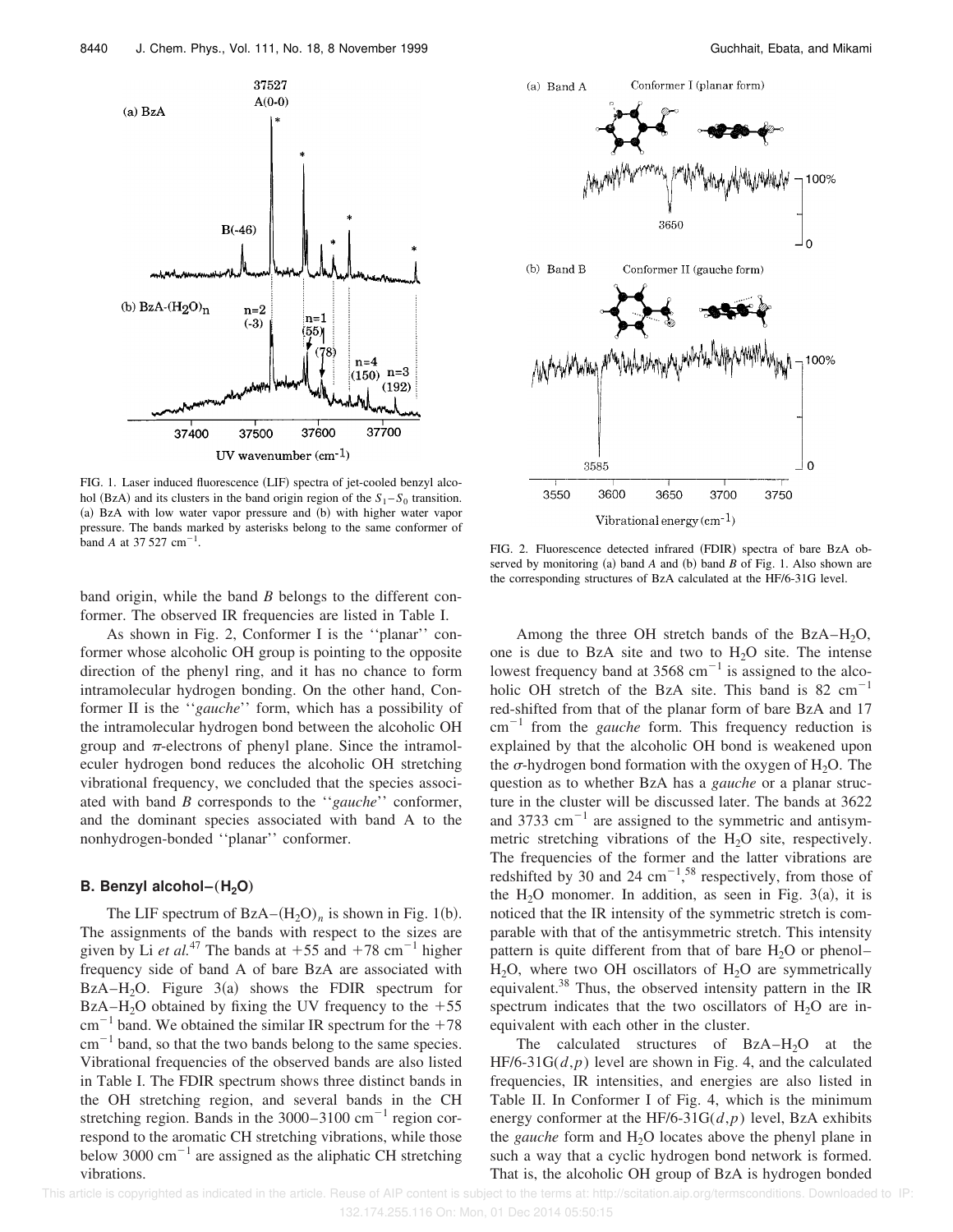TABLE I. The frequencies of the observed vibrational bands  $(cm^{-1})$ , and the frequencies  $(cm^{-1})$  and the IR intensities of the OH stretching vibrations obtained by *ab initio* calculation for benzyl alcohol (BzA) and benzyl alcohol– $(H_2O)_n$ .

| Cluster size | Observed frequencies Intensities |                     | Assignment                                                                 | Calculated frequencies <sup>a</sup> | Assignment <sup>b</sup>                                                                                    |
|--------------|----------------------------------|---------------------|----------------------------------------------------------------------------|-------------------------------------|------------------------------------------------------------------------------------------------------------|
| Bare BzA     | 3650                             | $\boldsymbol{S}$    | $v_{\text{OH}}$                                                            | 3651(29)                            | $\nu_{OH}$ (planar)                                                                                        |
|              | 3585                             | $\boldsymbol{v}\,s$ | $v_{\text{OH}}$                                                            | 3623(40)                            | $v_{OH}$ (gauche)                                                                                          |
| $n=1$        | 3733                             | S                   | $\nu_{\text{OH}}^{\text{antisym.}}$                                        | 3733(110)                           | $\nu_{\text{OH}}^{\text{antisym.}}$                                                                        |
|              | 3622                             | s                   | $\nu_{\mathrm{OH}}^{\widehat{\pi}\text{-}\mathrm{bonded}}$                 | 3633(36)                            | $\nu_{\text{OH}}^{\text{sym.}}$                                                                            |
|              | 3608                             | U W                 |                                                                            |                                     |                                                                                                            |
|              | 3593                             | U W                 |                                                                            |                                     |                                                                                                            |
|              | 3568                             | v s                 |                                                                            | 3596(228)                           |                                                                                                            |
|              | 3098                             | s                   | $\nu_{\text{OH}}$<br>$\nu_{\rm CH}^{\rm aromatic}$                         |                                     | $\nu_{\text{OH}}$                                                                                          |
|              | 3077                             |                     | $\nu_{\text{CH}}^{\text{aromatic}}$                                        |                                     |                                                                                                            |
|              | 3040                             | $\boldsymbol{S}$    |                                                                            |                                     |                                                                                                            |
|              | 2951                             | S<br>S              | $\nu_{\text{CH}}^{\text{aromatic}}$<br>$\nu_{\rm CH}^{\rm aliphatic}$      |                                     |                                                                                                            |
| $n = 2$      | 3732                             | S                   |                                                                            |                                     |                                                                                                            |
|              | 3725                             | $\boldsymbol{v}\,s$ | $\nu_{\text{OH}}^{\text{antisym.}}$                                        | 3718(75)                            | $\nu_{\text{OH}}^{\text{antisym.}}$                                                                        |
|              | 3718                             | s                   | $\nu_{\text{OH}}^{\text{antisym.}}$                                        | 3715(115)                           | $\nu_{\text{OH}}^{\text{antisym.}}$                                                                        |
|              | 3712                             | w                   |                                                                            |                                     |                                                                                                            |
|              | 3705                             |                     |                                                                            |                                     |                                                                                                            |
|              | 3701                             | s<br>w              |                                                                            |                                     |                                                                                                            |
|              | 3595                             |                     | $\nu_{\text{OH}}^{\pi\text{-bonded}}$                                      | 3629(83)                            | $\nu_{\rm OH}^{\rm sym.}$                                                                                  |
|              | 3543                             | $\overline{v}$ s    |                                                                            |                                     |                                                                                                            |
|              | 3532                             | $\boldsymbol{m}$    | $\nu$ <sub>int</sub>                                                       |                                     |                                                                                                            |
|              |                                  | w                   | $\nu$ <sub>int</sub>                                                       |                                     |                                                                                                            |
|              | 3526                             | w                   | $\nu$ <sub>int</sub>                                                       |                                     |                                                                                                            |
|              | 3520                             | m                   | $\nu$ <sub>int</sub>                                                       |                                     |                                                                                                            |
|              | 3510                             | s                   | $\nu$ <sub>int</sub>                                                       |                                     |                                                                                                            |
|              | 3503                             | $\boldsymbol{v}\,s$ | $v_{\text{OH}}$                                                            | 3563(371)                           | $\nu_{\text{OH}}^{\text{aym}}$ , $\nu_{\text{OH}}$                                                         |
|              | 3472                             | w                   | $\nu$ <sub>int</sub>                                                       |                                     |                                                                                                            |
|              | 3462                             | $\overline{v}$ s    | $\nu_{\text{OH}}$                                                          | 3530(284)                           | $\nu_{\text{OH}}^{\text{sym.}}$ , $\nu_{\text{OH}}$                                                        |
|              | 3204                             | $\boldsymbol{m}$    | $2 \nu_{\text{OH}}^{\text{bend}}$                                          |                                     |                                                                                                            |
|              | 3098                             | $\boldsymbol{m}$    | $\nu_{\text{CH}}^{\text{aromatic}}$<br>$\nu_{\text{CH}}^{\text{aromatic}}$ |                                     |                                                                                                            |
|              | 3078                             | m                   |                                                                            |                                     |                                                                                                            |
|              | 3037                             | $\boldsymbol{m}$    | $\nu_{\text{CH}}^{\text{aromatic}}$                                        |                                     |                                                                                                            |
|              | 2939                             | $\boldsymbol{m}$    | $\nu_{\rm CH}^{\rm aliphatic}$                                             |                                     |                                                                                                            |
| $n = 3$      | 3717                             | S                   | $\nu_{\rm OH}^{\rm antisym.}$                                              | 3711(132)                           | $\nu_{\text{OH}}^{\text{antisym.}}$                                                                        |
|              |                                  |                     |                                                                            |                                     |                                                                                                            |
|              |                                  |                     |                                                                            | 3709(88)                            | $\nu_{\text{OH}}^{\text{antisym.}}$<br>$\nu_{\text{OH}}^{\text{antisym.}}$                                 |
|              | 3661                             | s                   | $\nu_{\mathrm{OH}}^{\pi\text{-bonded}}$                                    | 3689(115)                           |                                                                                                            |
|              | 3458                             | v s                 | $\nu_{\text{OH}}$                                                          | 3544(225)                           | $\nu_{\text{OH}}^{\text{sym.}}$ , $\nu_{\text{OH}}$                                                        |
|              | 3383                             | VS                  | $\nu_{\text{OH}}$                                                          | 3516(482)                           | $\nu_{\text{OH}}^{\text{sym.}}$ , $\nu_{\text{OH}}$                                                        |
|              | 3350                             | v s                 | $\nu_{\text{OH}}$                                                          | 3505(506)                           | $\nu_{\text{OH}}^{\text{sym.}}$ , $\nu_{\text{OH}}$                                                        |
|              | 3296                             | $\boldsymbol{m}$    | $\nu_{\text{OH}}$                                                          | 3457(117)                           | $\nu_{\text{OH}}^{\text{sym.}}$ , $\nu_{\text{OH}}$                                                        |
|              | 3208                             | $\boldsymbol{m}$    |                                                                            |                                     |                                                                                                            |
|              | 3099                             | w                   | $2 \nu_{\text{OH}}^{\text{bend}}$<br>$\nu_{\text{CH}}^{\text{aromatic}}$   |                                     |                                                                                                            |
|              | 3078                             | $\boldsymbol{m}$    | $\nu_{\text{CH}}^{\text{aromatic}}$                                        |                                     |                                                                                                            |
|              | 3047                             | s                   | $\nu_{\text{CH}}^{\text{aromatic}}$                                        |                                     |                                                                                                            |
|              | 2970                             |                     | $\nu_{\text{CH}}^{\text{aliphatic}}$                                       |                                     |                                                                                                            |
|              |                                  | $\boldsymbol{S}$    |                                                                            |                                     |                                                                                                            |
|              | 2947                             | $\mathfrak{m}$      | $\nu_{\text{CH}}^{\text{aliphatic}}$                                       |                                     |                                                                                                            |
| $n = 4$      | 3724                             | $\boldsymbol{S}$    | $\nu_{\text{OH}\atop \nu_{\text{OH}}}^{\text{antisym.}}$                   | 3708(72)                            | $\nu_{\rm OH}^{\rm antisym.}$                                                                              |
|              | 3717                             | v s                 |                                                                            | 3706(119)                           | $\nu_{\text{OH}}^{\text{antisym.}}$                                                                        |
|              |                                  |                     |                                                                            | 3698(88)                            | $\nu_{\text{OH}}^{\text{antisym.}}$                                                                        |
|              | 3653                             | s                   | $\nu_{\mathrm{OH}}^{\pi\text{-bonded}}$                                    | 3691(195)                           | $\nu_{\text{OH}}^{\text{antisym.}}$                                                                        |
|              | 3537                             | U W                 | $\overline{\mathcal{L}}$                                                   |                                     |                                                                                                            |
|              | 3440                             | v s                 |                                                                            | 3584(223)                           | $\nu_{\text{OH}}^{\text{sym.}}$ , $\nu_{\text{OH}}$                                                        |
|              | 3404                             |                     | $v_{\text{OH}}$                                                            | 3565(244)                           | $\nu_{\text{OH}}^{\text{sym.}}$ , $\nu_{\text{OH}}$                                                        |
|              |                                  | s                   | $\nu_{\text{OH}}$                                                          |                                     |                                                                                                            |
|              | 3328                             | s                   | $\nu_{\text{OH}}$                                                          | 3498(436)                           | $\nu_{\text{OH}}^{\text{sym.}}$ , $\nu_{\text{OH}}$                                                        |
|              | 3288                             | s                   | $v_{\text{OH}}$                                                            | 3467(809)<br>3412(323)              | $\nu_{\text{OH}}^{\text{sym.}}$ , $\nu_{\text{OH}}$<br>$\nu_{\text{OH}}^{\text{sym.}}$ , $\nu_{\text{OH}}$ |
|              | 3198                             | s                   | $2 \nu_{\text{OH}}^{\text{bend}}$                                          |                                     |                                                                                                            |
|              | 3099                             | w                   | $\nu_{\text{CH}}^{\text{aromatic}}$                                        |                                     |                                                                                                            |
|              | 3078                             | s                   | $\nu_{\rm CH}^{\rm aromatic}$                                              |                                     |                                                                                                            |
|              | 3046                             |                     |                                                                            |                                     |                                                                                                            |
|              |                                  | s                   | $\nu_{\text{CH}}^{\text{aromatic}}$                                        |                                     |                                                                                                            |
|              | 2964                             | S                   | $\nu_{\text{CH}}$ <sup>aliphatic</sup>                                     |                                     |                                                                                                            |
|              | 2946                             | $\boldsymbol{m}$    | $\nu_{\text{CH}}^{\text{aliphatic}}$                                       |                                     |                                                                                                            |

<sup>a</sup>Calculated frequencies are presented at  $(HF/6-31G)$  level for benzyl alcohol and at the HF/6-31G( $d$ , $p$ ) level for benzyl alcohol–(H2O)*<sup>n</sup>* clusters. Calculated OH frequencies are multiplied by a factor of 0.903 for benzyl alcohol and 0.8785 for benzyl alcohol $-(H_2O)_n$ . IR intensities (km/mol) are shown in the parentheses. <sup>b</sup>Assignments based on the vector models of the calculated normal modes. Usually symmetric OH modes of H2O are coupled with the alcoholic OH mode.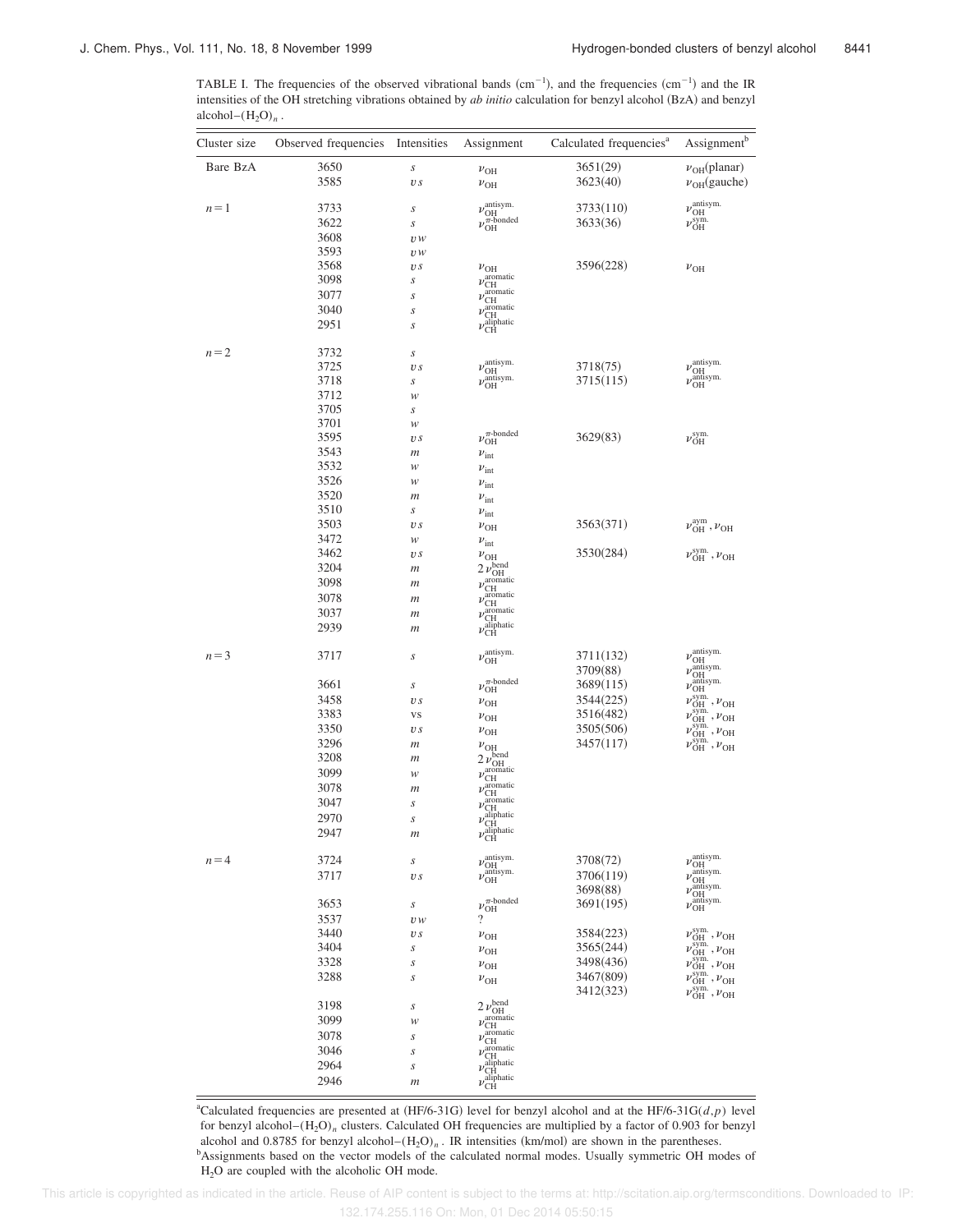

FIG. 3. FDIR spectra for the  $BzA-(H_2O)<sub>n</sub>$  clusters in the  $S<sub>0</sub>$  state. UV laser frequencies were fixed to the bands of (a) +55 cm<sup>-1</sup> (BzA–H<sub>2</sub>O), (b) -3 cm<sup>-1</sup> (BzA–(H<sub>2</sub>O)<sub>2</sub>), (c) +192 cm<sup>-1</sup> (BzA–(H<sub>2</sub>O)<sub>3</sub>), and (d) +150 cm<sup>-1</sup>  $(BzA-(H<sub>2</sub>O)<sub>4</sub>)$  in the LIF spectrum of Fig. 1.

to the oxygen of  $H_2O$ , and the OH group of  $H_2O$  is hydrogen bonded to the  $\pi$ -electrons of phenyl plane. The other hydrogen atom of  $H_2O$  is free from the hydrogen bond. Thus, the environment of the three OH groups in Conformer I is quite different with each other. Conformer II is the planar form, which is  $697 \text{ cm}^{-1}$  higher in energy than Conformer I. In the planar conformer, the oxygen of  $H_2O$  is bound to the hydrogen of the alcoholic OH that lies in the same aromatic plane



FIG. 4. Energy optimized structures for BzA–H<sub>2</sub>O at the HF/6-31G( $d$ , $p$ ) level. Conformer I (left: top view, right: side view) is minimum energy *gauche*-type conformer, Conformer II (left: top view, right: side view) is the planar type higher energy conformer. Possible hydrogen bondings are shown with broken lines.

of BzA. The conformer preserves the Cs symmetry and the two OH oscillators of H<sub>2</sub>O are symmetrically equivalent. In this case, the IR intensity of the symmetric stretch becomes much weaker than that of the antisymmetric stretch, which have been demonstrated for phenol– $H_2O$  and 2-naphthol- $H_2O.$ <sup>38,41</sup>

The simulated spectra at the HF/6-31G( $d$ , $p$ ) level for the two conformers of  $BzA-H<sub>2</sub>O$  are shown in Fig. 5 to be compared with the observed FDIR spectrum. In Conformer I [Fig. 5(b)], the IR intensity of the symmetric stretch of  $H_2O$ is comparable to that of the antisymmetric stretch due to the hydrogen bond to the phenyl  $\pi$ -electrons. In the spectrum of Conformer II [Fig.  $5(c)$ ], on the other hand, the IR intensity of the symmetric stretch is very weak, which does not agree with the observed spectrum. Thus, the simulated spectrum of Conformer I agrees well with the observed IR spectrum and we conclude that BzA takes the ''*gauche*'' structure in  $BzA-H_2O.$ 

## **C. Benzyl alcohol–**"**H2O**…**<sup>2</sup>**

As shown in Fig.  $1(b)$ , the  $0-0$  band of the benzyl BzA– $(H_2O)_2$  is located at the 3 cm<sup>-1</sup> lower frequency side of band A of bare BzA. This band was analyzed in detail by Li *et al.* from the mass-resolved REMPI spectra.<sup>47</sup> The FDIR spectrum obtained by monitoring the  $-3$  cm<sup>-1</sup> band is shown in Fig. 3(b). The bands below  $\sim$ 3100 cm<sup>-1</sup> are assigned to the CH stretching vibrations. Among them, the aromatic CH stretch bands between 3000 and  $3100 \text{ cm}^{-1}$  are similar to those of  $BzA-H_2O$ , while the aliphatic CH stretch bands below 3000  $\text{cm}^{-1}$  are slightly red-shifted, indicating that the  $CH<sub>2</sub>$  group is distorted. An isolated band at 3204  $\text{cm}^{-1}$  is assigned to the overtone band of the OH bending mode of the  $H_2O$  site, similar to the case of phenol–  $(H_2O)_3.^{38}$ 

Though five bands are expected to appear in the OH stretching region for  $BzA-(H_2O)_2$  originating from BzA and two  $H<sub>2</sub>O$  molecules, the observed spectrum between 3400 and  $3800 \text{ cm}^{-1}$  in Fig. 3(b) exhibits much more bands with a complicated pattern. It was found the complexity of the spectrum of Fig.  $3(b)$  is due to that the used IR power is so intense that even the weaker bands appeared with comparable intensities. We observed the OH stretching vibrational spectra of  $BzA-(H<sub>2</sub>O)<sub>2</sub>$  at different IR powers, which are shown in Figs.  $7(a) - 7(c)$ . As seen in the figures, the spectrum becomes simpler with the decrease of the IR laser power, and in Fig.  $7(c)$  the bands are classified into four groups; the intense bands at 3462, 3503, and 3595  $\text{cm}^{-1}$ , and congested band at  $3695-3740$  cm<sup>-1</sup>. The former three bands are assigned to the hydrogen-bonded alcoholic OH stretching vibration of BzA and symmetric vibrations of two  $H_2O$  molecules. The satellite bands accompanied with the  $3503 \text{ cm}^{-1}$ band observed at a higher IR laser power [Fig. 7(a)], are thought to be the combination bands with intermolecular vibrations.

This situation is also the same for the bands in the 3695–  $3740 \text{ cm}^{-1}$  energy region. More than six bands appeared close each other with comparable intensities in Fig.  $7(a)$ , though only two antisymmetric stretching vibrational bands

This article is copyrighted as indicated in the article. Reuse of AIP content is subject to the terms at: http://scitation.aip.org/termsconditions. Downloaded to IP:

132.174.255.116 On: Mon, 01 Dec 2014 05:50:15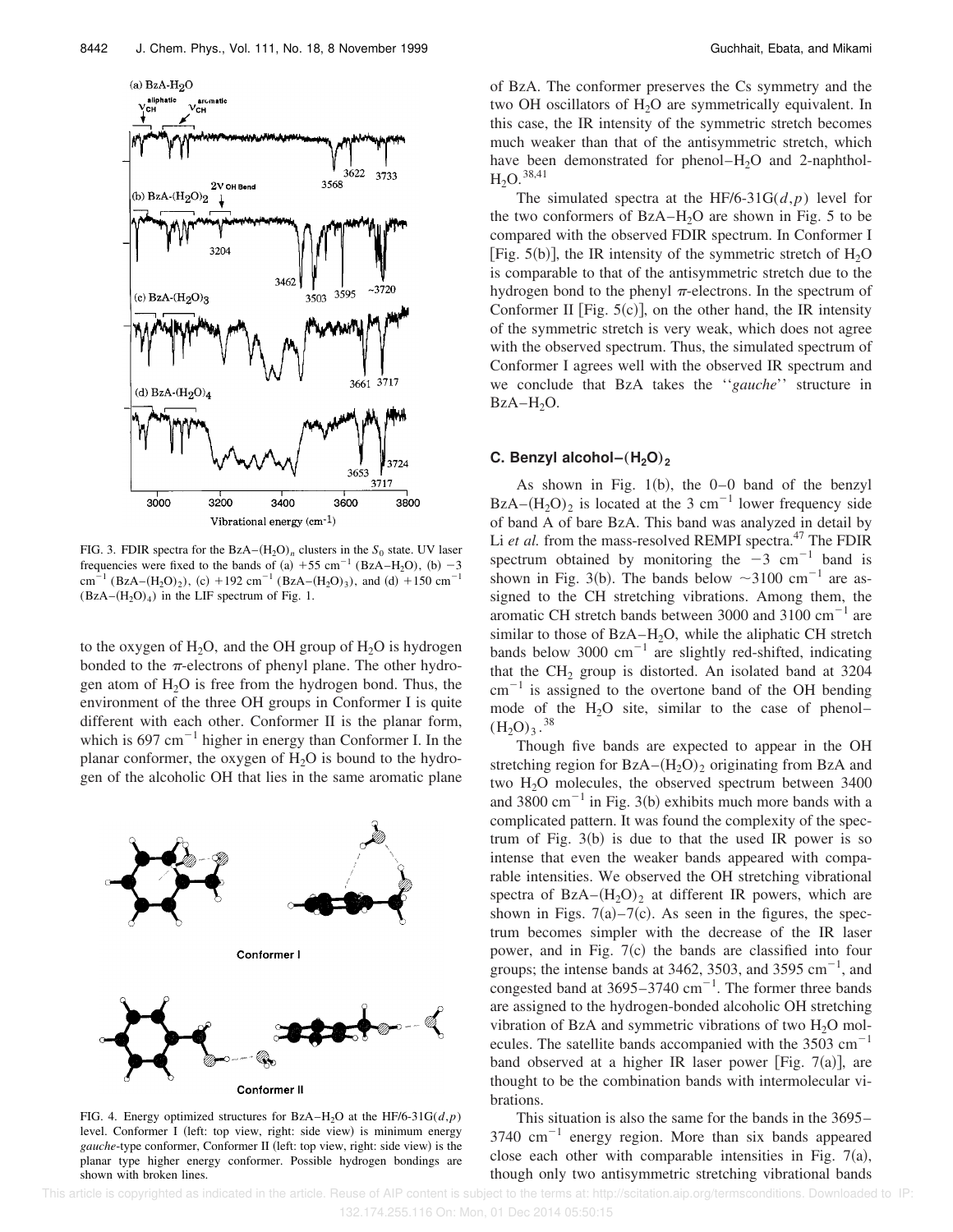TABLE II. Calculated energies  $(cm^{-1})$ , frequencies  $(cm^{-1})$ , and intensities at the HF/6-31G( $d$ , $p$ ) levels for OH modes of benzyl alcohol– $(H_2O)_n$  clusters.

|                                | Calculated IR frequencies <sup>b</sup> (intensities) <sup>c</sup> |                |                    |                                                     |  |  |
|--------------------------------|-------------------------------------------------------------------|----------------|--------------------|-----------------------------------------------------|--|--|
|                                | Conformer I                                                       | Conformer II   | Conformer III      | Assignment                                          |  |  |
| $n=1$                          |                                                                   |                |                    |                                                     |  |  |
| $\Delta E$ (cm <sup>-1</sup> ) | $0^{\mathrm{d}}(0)^{\mathrm{e}}$                                  | $+697(+523)$   |                    |                                                     |  |  |
|                                | $3733^{f}(110)^{g}$                                               | 3741(93)       |                    | $\nu_{\rm OH}^{\rm antisym.}$                       |  |  |
|                                | 3633(36)                                                          | 3641(10)       |                    | $\nu^{\rm sym.}_{\rm OH}$                           |  |  |
|                                | 3596(228)                                                         | 3610(503)      |                    | $\nu_{\text{OH}}$                                   |  |  |
| $n = 2$                        |                                                                   |                |                    |                                                     |  |  |
| $\Delta E$ (cm <sup>-1</sup> ) | 0(0)                                                              | $+2434(+3485)$ | $+51(-526)$        |                                                     |  |  |
|                                | 3718(75)                                                          | 3738(69)       | 3716(118)          | $\nu_{\rm OH}^{\rm antisym.}$                       |  |  |
|                                | 3715(115)                                                         | 3737(107)      | 3712(113)          | $\nu_{\text{OH}}^{\text{antisym.}}$                 |  |  |
|                                | 3629(83)                                                          | 3641(30)       | 3571(445)          | $\nu^{\rm sym.}_{\rm OH}$                           |  |  |
|                                | 3563(371)                                                         | 3635(26)       | 3569(461)          | $\nu_{\rm OH}^{\rm sym.}$                           |  |  |
|                                | 3530(284)                                                         | 3599(246)      | 3531(32)           | $v_{\text{OH}}$                                     |  |  |
| $n = 3$                        |                                                                   |                |                    |                                                     |  |  |
| $\Delta E$ (cm <sup>-1</sup> ) | 0(0)                                                              | $+1048(+2288)$ | not stable $(+57)$ |                                                     |  |  |
|                                | 3711(132)                                                         | 3712(93)       |                    | $\nu_{\rm OH}^{\rm antisym.}$                       |  |  |
|                                | 3709(88)                                                          | 3704(84)       |                    | $\nu_{\text{OH}}^{\text{antisym.}}$                 |  |  |
|                                | 3689(115)                                                         | 3701(177)      |                    | $\nu_{\text{OH}}^{\text{antisym.}}$                 |  |  |
|                                | 3544(225)                                                         | 3609(99)       |                    | $\nu_{\text{OH}}^{\text{sym.}}$ , $\nu_{\text{OH}}$ |  |  |
|                                | 3516(482)                                                         | 3578(286)      |                    | $\nu_{\text{OH}}^{\text{sym.}}$ , $\nu_{\text{OH}}$ |  |  |
|                                | 3505(506)                                                         | 3538(385)      |                    | $\nu_{\text{OH}}^{\text{sym.}}$ , $\nu_{\text{OH}}$ |  |  |
|                                | 3457(117)                                                         | 3484(256)      |                    | $\nu_{\text{OH}}^{\text{sym.}}$ , $\nu_{\text{OH}}$ |  |  |
| $n = 4$                        |                                                                   |                |                    |                                                     |  |  |
| $\Delta E$ (cm <sup>-1</sup> ) | 0(0)                                                              | $+199(-34)$    |                    |                                                     |  |  |
|                                | 3708(72)                                                          | 3710(93)       |                    | $\nu_{\alpha}^{\text{antisym.}}$<br>OH              |  |  |
|                                | 3706(119)                                                         | 3709(94)       |                    | $\nu_{\rm crit}$ antisym.<br>OH                     |  |  |
|                                | 3698(88)                                                          | 3695(123)      |                    | $\nu_{\text{OH}}^{\text{antisym.}}$                 |  |  |
|                                | 3691(195)                                                         | 3668(45)       |                    | $\nu_{\text{OH}}^{\text{antisym.}}$                 |  |  |
|                                | 3584(223)                                                         | 3636(317)      |                    | $\nu_{\text{OH}}^{\text{sym.}}$ , $\nu_{\text{OH}}$ |  |  |
|                                | 3565(224)                                                         | 3552(182)      |                    | $\nu_{\text{OH}}^{\text{sym.}}$ , $\nu_{\text{OH}}$ |  |  |
|                                | 3498(436)                                                         | 3525(368)      |                    | $\nu_{\text{OH}}^{\text{sym.}}$ , $\nu_{\text{OH}}$ |  |  |
|                                | 3467(809)                                                         | 3477(606)      |                    | $\nu_{\text{OH}}^{\text{sym.}}$ , $\nu_{\text{OH}}$ |  |  |
|                                | 3412(323)                                                         | 3431(190)      |                    | $\nu_{\text{OH}}^{\text{sym.}}$ , $\nu_{\text{OH}}$ |  |  |

<sup>a</sup>All numbers are round up to the nearest number.

<sup>b</sup>Calculated frequencies are multiplied by a factor of 0.8785 for HF/6-31G( $d$ , $p$ ) level.

<sup>c</sup>Numbers in the parentheses are calculated IR intensities.

<sup>d</sup>Relative energy with respect to Conformer I at the HF/6-31G( $d$ , $p$ ) level.

<sup>e</sup>Relative energy with respect to Conformer I at the HF/6-31G level.

 $f$ Frequencies in cm<sup>-1</sup>.

<sup>g</sup>IR intensities (km/mol).

due to two  $H<sub>2</sub>O$  molecules should appear in this region. As seen in Fig. 7(c), however, only the bands at  $\sim$ 3724 cm<sup>-1</sup> remain strong even under a weak IR laser power condition and they are assigned to the antisymmetric vibrations of the  $H<sub>2</sub>O$  site. The other bands which observed at a higher IR laser power condition are thought to be the overtone or combination bands which appear by the anharmonic coupling with the antisymmetric bands of  $H_2O$  molecules, though the reason why the anharmonic coupling is so strong in  $BzA-(H<sub>2</sub>O)<sub>2</sub>$  is not known.

Figure 6 shows three stable conformers of  $BzA-(H_2O)_2$ , which are energy optimized at the HF/6-31G(*d*,*p*) level. Calculated vibrational frequencies, IR intensities, and the energies are listed in Table II. Among them, Conformer I (*gauche* form cluster) is the minimum energy isomer at the HF/6-31G $(d, p)$  level. In this conformer, a water dimer,  $(H_2O)_2$ , is hydrogen-bonded to the alcoholic OH as well as to the phenyl plane. Conformer II in Fig. 6 is an another *gauche* type  $BzA-(H<sub>2</sub>O)<sub>2</sub>$  cluster. As seen in Table II, Conformer II is higher energy isomer than Conformer II. The structure is similar to the *gauche* BzA–H<sub>2</sub>O cluster with an additional H<sub>2</sub>O being hydrogenbonded to the phenyl plane from the opposite side. Conformer III is the planar type isomer of  $BzA-(H_2O)_2$ , where two  $H<sub>2</sub>O$  molecules and the alcoholic OH group form a ring structure and this structure is quite similar to those of phenol– $(H_2O)_2$  or 2-naphthol– $(H_2O)_2$ . Although Conformer III is the minimum energy conformer at the HF/6- 31G level, it becomes slightly higher in energy  $(+51 \text{ cm}^{-1})$ than the Conformer I at the HF/6-31 $G(d, p)$  level calculation. Thus, we are unable to determine the probable structure from the stabilization energy.

Figure 7 shows the comparison of the observed spectrum of the OH stretch bands with the simulated ones for the three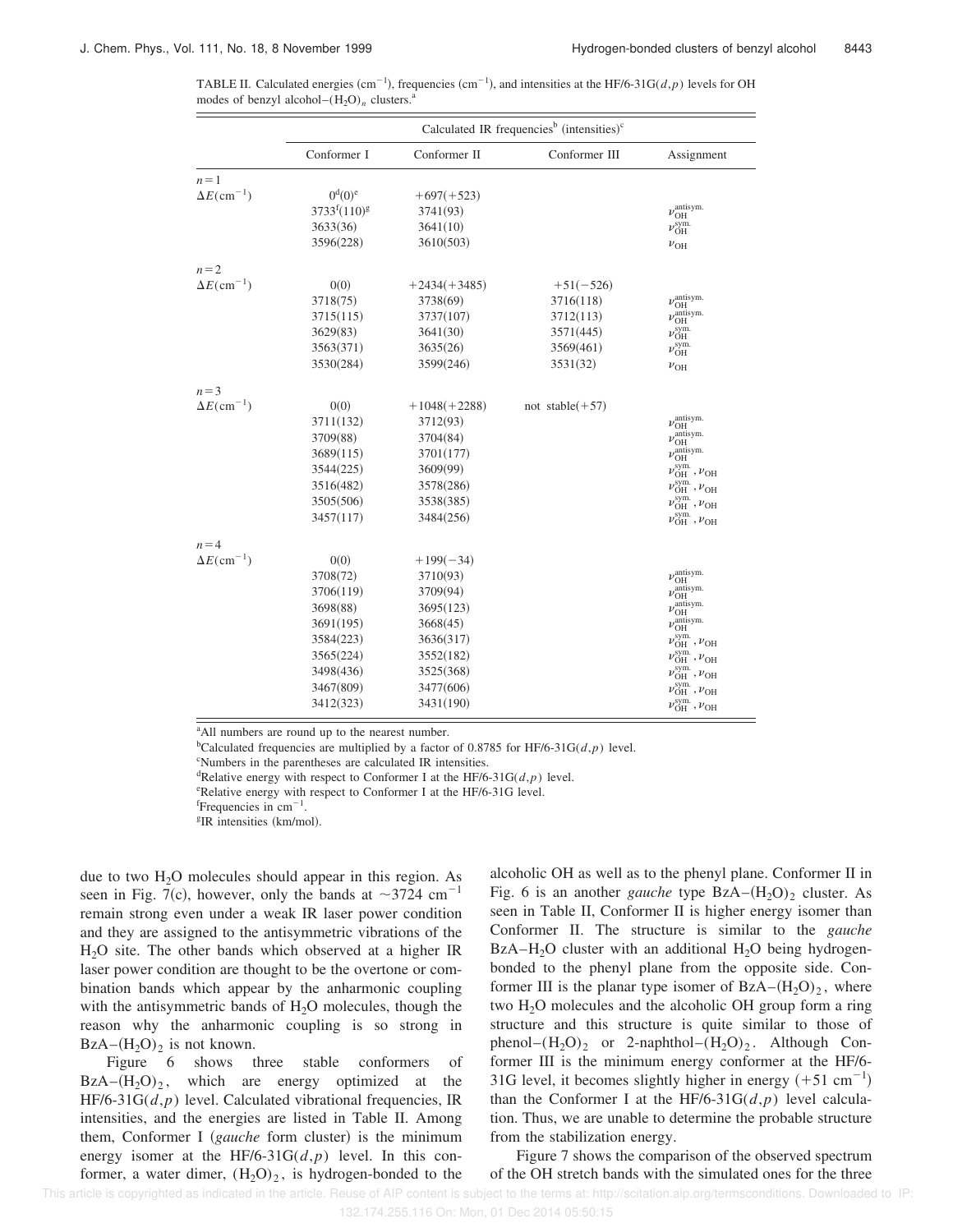

FIG. 5. Comparison of (a) the observed FDIR spectrum of the OH stretching bands of  $BzA-H_2O$  with the calculated spectra (stick diagram) for two conformers obtained at the HF/6-31G( $d$ , $p$ ) level calculation; (b) Conformer I and (c) Conformer II. The vibrational frequencies are multiplied by a factor of 0.8785.

isomers which are energy optimized at the HF/6-31G(*d*,*p*) level. In this level calculation, the frequency gap between the hydrogen-bonded OH and the antisymmetric stretch of  $H_2O$ is narrower than the observed one. The disagreement may be



FIG. 6. Energy optimized structures for  $BzA-(H_2O)_2$  at the HF/6-31G( $d$ , $p$ ) level. Conformer I (left: top view, right: side view): the minimum energy *gauche*-type ring conformer, Conformer II (left: top view, right: side view): higher energy *gauche*-type conformer, and Conformer III (left: top view, right: side view): planar type conformer. Possible hydrogen bondings are shown with broken lines.



FIG. 7.  $(a)$ – $(c)$  FDIR spectrum of the OH stretching vibrations of  $BzA-(H<sub>2</sub>O)<sub>2</sub>$  measured at different IR laser powers; (b) and (c) were observed under the 30% and 15% IR power of (a), respectively.  $(d)$ – $(f)$  Simulated spectra (stick diagram) for three conformers obtained at the HF/6-31G( $d$ , $p$ ) level calculation; (d) Conformer I, (e) Conformer II, and (f) Conformer III. The vibrational frequencies are multiplied by a factor of 0.8785.

due to the insufficient basis set of the calculation level. However, even at this level calculation, it is seen that the simulated spectrum of Conformer I shows a good agreement with the observed one with respect of the intensity distribution and the relative positions. As was described above, the reason for many more bands in the observed spectrum than the simulated ones is due to the appearances of the combination bands between the OH stretch and the intermolecular vibrations and of other bands which borrowed their intensities through the Fermi-resonance. Either one of the simulated spectrum of Conformers II [Fig. 7(c)] and III [Fig. 7(d)] does not agree with the observed one for the hydrogen-bonded alcoholic OH of BzA and symmetric stretch bands of the  $H_2O$  site. Thus we conclude that the observed  $BzA-(H_2O)_2$ cluster corresponds to the *gauche* form cluster of Conformer I.

## **D. Benzyl alcohol–** $(H_2O)_3$

As shown in Fig. 1(b), the band due to  $BzA-(H<sub>2</sub>O)<sub>3</sub>$  is located at the  $+192 \text{ cm}^{-1}$  higher frequency side of band *A* of bare BzA. The FDIR spectrum of  $BzA-(H_2O)_3$  is shown in Fig. 3(c). The aromatic CH stretching bands at  $3000-3100$  $cm^{-1}$  are again very similar to those of BzA–H<sub>2</sub>O and  $BzA-(H<sub>2</sub>O)<sub>2</sub>$ , representing that the CH oscillators at this region are not so affected upon the further cluster formation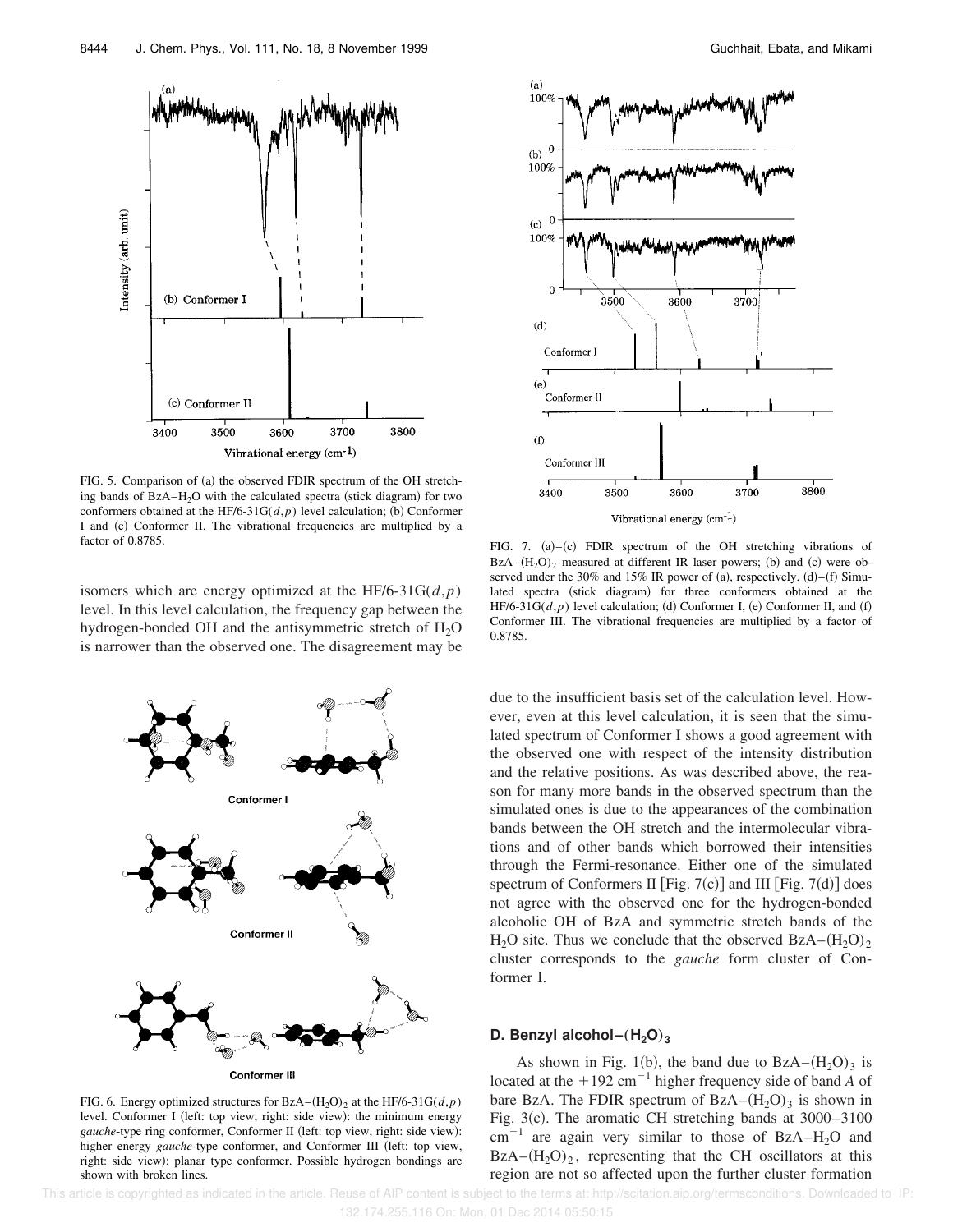

FIG. 8. Energy optimized structures for BzA– $(H_2O)_3$  at the HF/6-31G( $d$ , $p$ ) level. Conformer I (left: top view, right: side view): minimum energy *gauche*-type conformer, and Conformer II (left: top view, right: side view): higher energy gauche-type conformer. Conformer III (left: top view, right: side view) represents the planar type higher energy form obtained at the HF/6-31G level. This structure is not obtained as a stable form at the HF/6-31G(*d*,*p*) level. Possible hydrogen bondings are shown with broken lines.

with  $H_2O$ . On the other hand, the aliphatic CH stretch vibrations show much larger frequency shifts. This is also the evidence that the  $H_2O$  molecule(s) is hydrogen-bonded to the alcoholic OH group of BzA. The overtone of the OH bending mode is observed at  $3208 \text{ cm}^{-1}$  similar to that of BzA– $(H_2O)_2$ . Other bands appeared at higher than  $\sim$ 3300  $\text{cm}^{-1}$  are due to OH stretching vibrations. The highest frequency OH band at 3717  $cm^{-1}$  is due to the antisymmetric stretching mode of the  $H_2O$  sites, while the band at 3661 cm<sup>-1</sup> is characteristic of the  $\pi$ -type hydrogen-bonded OH stretching vibration. The similar  $\pi$ -type hydrogen-bonded OH band is also observed in the benzene– $(H_2O)_3$  clusters.<sup>42</sup> The broad four bands in the  $3300-3500 \text{ cm}^{-1}$  region are assigned to the  $\sigma$ -type hydrogen-bonded alcoholic OH stretching mode, and symmetric stretching modes of  $H_2O$ molecules. It should be noted that there is a large frequency gap between the  $\sigma$ -type hydrogen-bonded OH stretches and the antisymmetric OH stretch bands. This is the typical spectral pattern of the ring-form hydrogen-bonded clusters, which have been demonstrated in the ring-form phenol–  $(H_2O)_n$  and 2-naphthol– $(H_2O)_n$  clusters.<sup>38,41</sup>

Figure 8 shows the stable conformers obtained by the *ab initio* calculations at the HF/6-31G( $d$ , $p$ ) level. The vibrational frequencies and the IR intensities of the OH stretch bands and the stabilization energies of each conformer are listed in Table II. As seen in the figure, all the low energy conformers exhibit ring-form hydrogen bonding networks. Conformer I is the minimum energy *gauche*-type isomer, in



FIG. 9. Comparison of (a) the observed FDIR spectrum of the OH stretching bands of  $BzA-(H<sub>2</sub>O)<sub>3</sub>$  with the simulated spectra (stick diagram) for the two conformers obtained at the HF/6-31G( $d$ , $p$ ) level calculation; (b) Conformer I and (c) Conformer II. The height of the bars represents the absorption intensity. The vibrational frequencies are multiplied by a factor of 0.8785.

which three  $H_2O$  molecules and the alcoholic OH group form a hydrogen-bonded ring. In addition, the OH group of  $H_2O$  at the opposite side of the alcoholic OH is hydrogen bonded to  $\pi$ -electrons of the phenyl plane. Though Conformer II is also the *gauche*-type isomer, three  $H_2O$  molecules themselves form a ring-type trimer, and the trimer is hydrogen-bonded to the alcoholic OH group and the phenyl plane. Conformer III is the planar type isomer, in which the alcoholic OH group and three  $H_2O$  molecules form a ring of hydrogen bonds without making an extra hydrogen bond to the phenyl ring. Although the HF/6-31G level calculation suggested Conformer III to be stable, it was found to be an unstable structure at the HF/6-31G(*d*,*p*) level.

The simulated spectra of Conformers I and II are presented in Figs.  $9(b)$  and  $9(c)$ , respectively, being compared with the observed FDIR spectrum. Similar to the case of  $BzA-(H<sub>2</sub>O)<sub>2</sub>$ , the frequency gap between the hydrogenbonded OH stretch bands and the antisymmetric stretch bands of  $H_2O$  of the simulated spectra is narrower than that observed. In addition, since the simulated two spectra are very similar to each other, it is very difficult to predict the probable conformer only from the IR spectra. However, the simulated spectrum of Conformer I reproduces the characteristic feature of the observed spectrum better than that of Conformer II with respect of the intensity distribution and the position of OH bands. In addition, the calculated binding energy of Conformer I is 1048  $\text{cm}^{-1}$  lower than that of Conformer II at the HF/6-31G $(d, p)$  level. Thus, we conclude that the probable structure of  $BzA-(H_2O)_3$  in the jet is Con-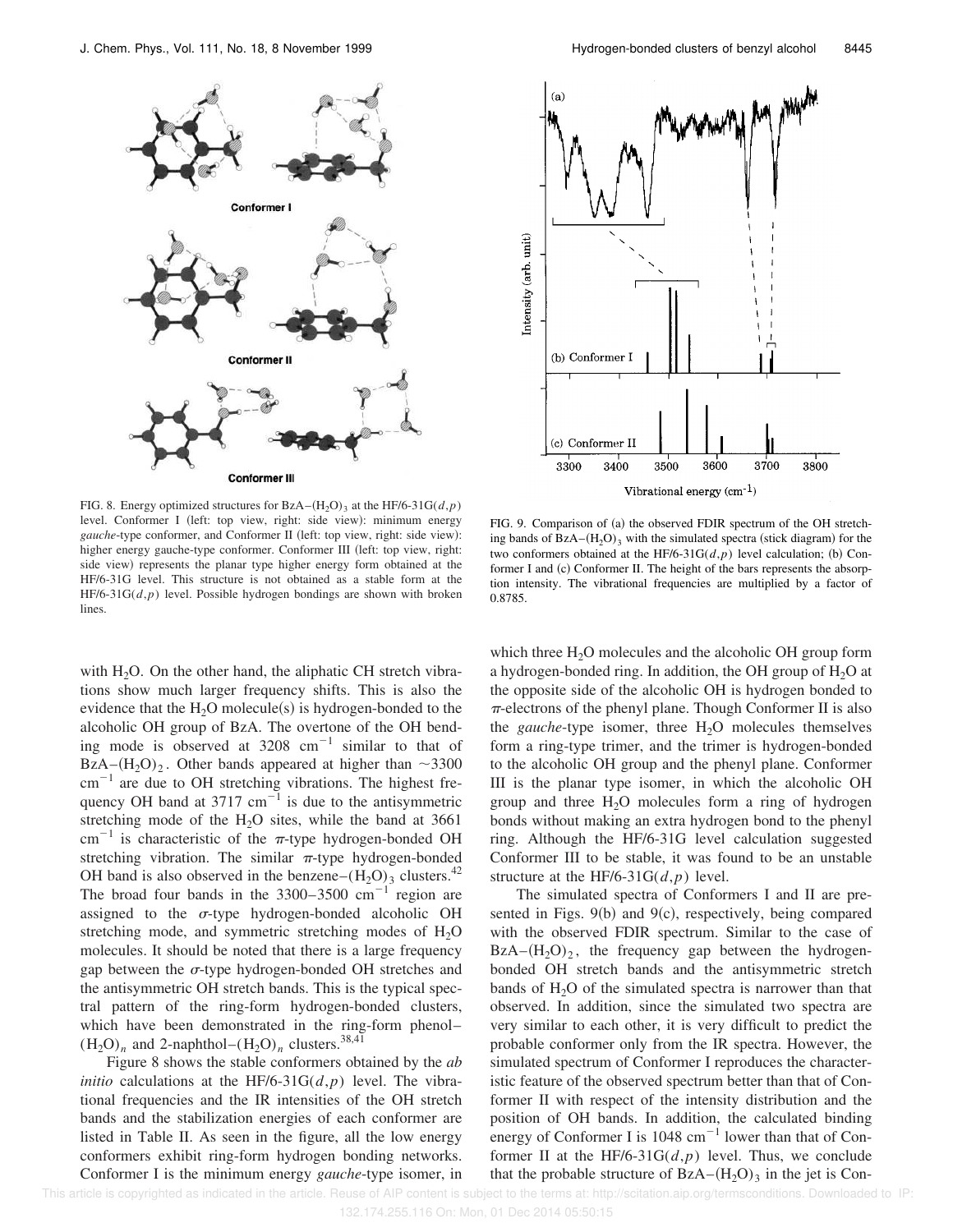

FIG. 10. Energy optimized structures for  $BzA-(H<sub>2</sub>O)<sub>4</sub>$  obtained at the HF/6-31 $G(d,p)$  level calculation. Conformer I (left: top view, right: side view): minimum energy *gauche*-type conformer, and Conformer II (left: top view, right: side view): higher energy *gauche*-type conformer. Possible hydrogen bondings are shown with broken lines.

former I, where the three  $H_2O$  molecules and the alcoholic OH group make a hydrogen-bonded ring and the whole ring is lying above the phenyl plane with a weak  $\pi$ -hydrogen bond.

## **E.** Benzyl alcohol– $(H_2O)_4$

As shown in Fig.  $1(b)$ , the electronic transition of BzA– $(H_2O)_4$  appears at +150 cm<sup>-1</sup> higher frequency side of *A* band of bare BzA. The observed FDIR spectrum of  $BzA-(H<sub>2</sub>O)<sub>4</sub>$  is shown in Fig. 3(d). The aromatic CH stretching vibrations occurring around  $3000-3100$  cm<sup>-1</sup> show the similar spectrum to those of the smaller size clusters. Broad and congested bands in the region of 3200–3450 cm<sup>-1</sup> are due to  $\sigma$ -type hydrogen-bonded OH stretch vibrations of the water sites and the alcoholic OH group. The overtone band of the OH bending vibration of H<sub>2</sub>O at  $\sim$ 3200  $cm^{-1}$  is overlapped with the hydrogen-bonded OH stretching bands. The prominent band at  $3653 \text{ cm}^{-1}$  band is due to the  $\pi$ -type hydrogen-bonded OH stretch and the bands at  $\sim$ 3720  $\text{cm}^{-1}$  correspond to the antisymmetric stretching modes of the H<sub>2</sub>O site. The large gap between the  $\sigma$ -type hydrogenbonded OH stretch bands and the  $\pi$ -type OH stretch or the antisymmetric OH stretch bands of  $H_2O$  also suggests the ring-form structure for this cluster.

In Fig. 10, the two stable structures calculated at the  $HF/6-31G(d,p)$  level are shown, and the simulated IR frequencies and intensities of the OH stretch bands and the binding energies for each conformer are also given in Table II. As seen in the figure, BzA takes a *gauche* form in both conformers. In these conformers, four  $H_2O$  molecules form a ring-form tetramer, which is lying above the phenyl plane. The tetramer is hydrogen-bonded to the alcoholic OH as a



FIG. 11. Comparison of (a) the observed FDIR spectrum of the OH stretching bands of  $BzA-(H<sub>2</sub>O)<sub>4</sub>$  with the simulated spectra (stick diagram) for the two conformers at the HF/6-31G( $d$ , $p$ ) level calculation; (b) Conformer I, and (c) Conformer II. The vibrational frequencies are multiplied by a factor of 0.8785.

proton acceptor in Conformer I, and a donor in Conformer II and the other H<sub>2</sub>O is hydrogen-bonded to  $\pi$ -electrons of the phenyl plane.

The simulated spectra for Conformers I and II are presented in Figs.  $11(b)$  and  $11(c)$ , respectively. The simulated spectra for the two conformers are very similar with each other, and the difference of their binding energies are is very small, so that the unambiguous discrimination of an irrelevant conformer is difficult at this calculation level. However, in Conformer II it is noticed that the OH group of the alcoholic site acts as a proton acceptor as described above. In all smaller size stable conformers of  $BzA-(H_2O)_n$ , the alcoholic OH group is involved as a proton donor in the hydrogen-bonding network with  $H_2O$  molecules. From the similarity, Conformer I would be the probable structure for the species observed in the jet.

#### **IV. CONCLUSION**

A series of spectroscopic work for the OH stretching vibrations of benzyl alcohol and its hydrogen-bonded clusters with water have been performed by IR-UV double resonance spectroscopy in supersonic jets. It was found that for bare molecule the nonhydrogen-bonded ''planar'' form is the dominant species in the jet. On the other hand, the dominant species becomes the ''*gauche*'' conformation in all the clusters with water. In these clusters, water molecules tend to form a ring-type hydrogen-bonding network involving the alcoholic OH group and the whole ring is bound to the phenyl plane through the  $\pi$ -type hydrogen bonding.